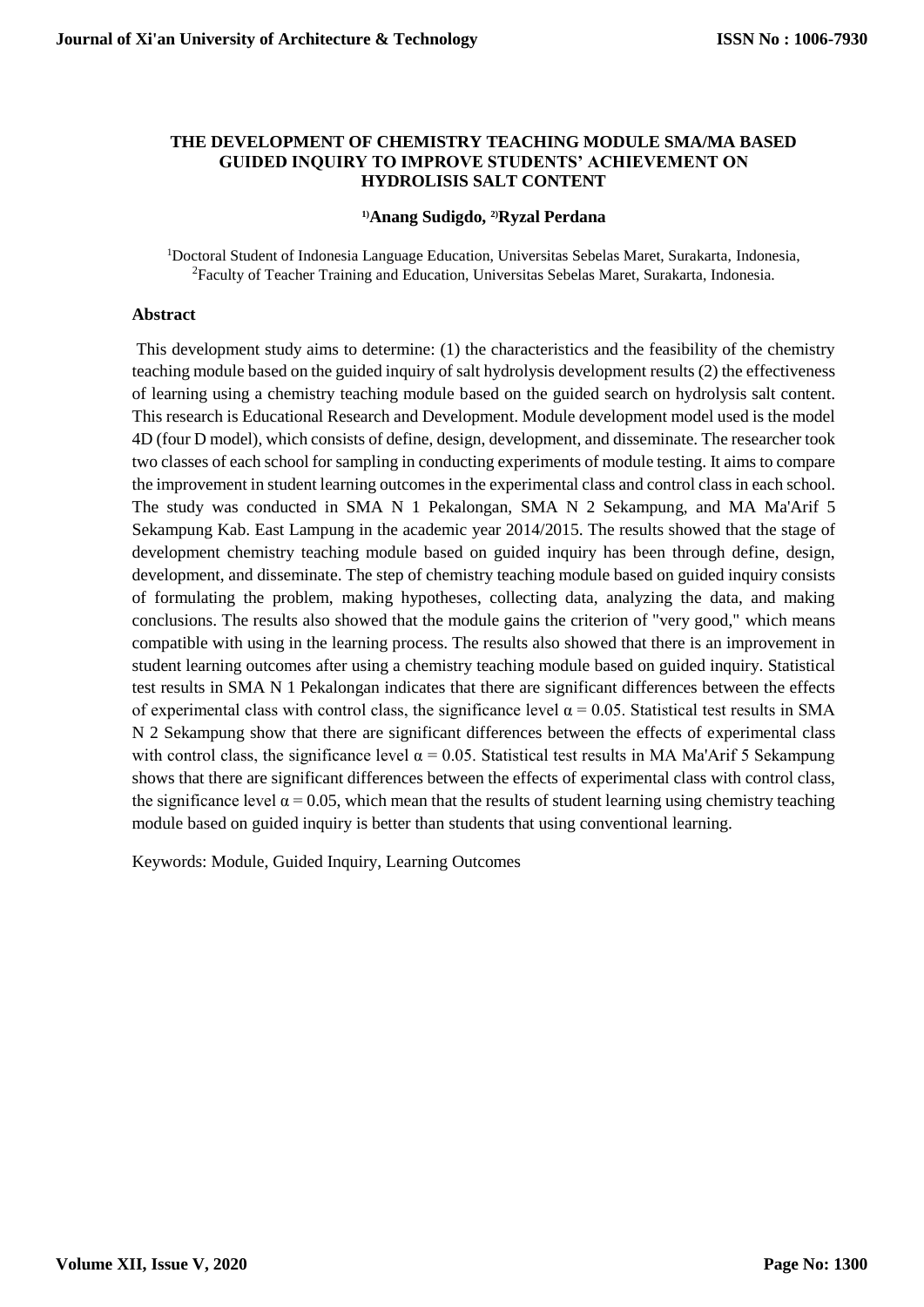## **Introduction**

Science or Natural Sciences (IPA) is one of the requirements in the mastery of science and technology. Chemistry, as one of the basic sciences in science, has a big part in the progress of science and technology. This is marked by the development of technology in all fields that apply chemical concepts. However, in reality, chemistry learning achievement nationally is still considered low and not optimal.

Many students still think that chemistry is one of the subjects that is difficult to understand so that the motivation of students to study chemistry is low. Based on the results of the questionnaire analysis of the needs of students, it can be seen that the material of salt hydrolysis is one of the materials that are difficult to understand because, in this material, students' 2013 UN scores are still low. The subject matter of Salt Hydrolysis is a stabilization material from the previous material. This material will discuss the definition of hydrolysis solution, how it works, the determination/calculation of pH, and its application in everyday life.

Teachers are not understood as the only source of learning but must be able to plan and create other learning resources to create a conducive learning environment "(Yudhi Munadi, 2010: 5). This opinion reinforces that teachers need to continue to develop media to support learning. Weak understanding of student concepts is also due to the knowledge undertaken by the teacher, in general, is still teacher-centered. The score is not maximal because the learning carried out yet does not pay attention to students' thinking abilities and is less attractive. Though the knowledge obtained by students through the activities of discovery and analysis of students themselves will be able to last longer in memory when compared to be received by other methods.

The curriculum currently in effect is the 2013 curriculum. Based on the Ministry of Education and Culture Regulation Number 69 of 2013 Concerning the Basic Framework and Structure, the SMA / MA curriculum states that the 2013

curriculum was developed with perfecting mindsets including teacher-centered learning being student-centered, passive learning becoming active learning seeking.

Chemistry learning should be taught starting from observing the phenomena, conceptualizing, then symbolizing. This is following the characteristics of learning chemistry, which emphasizes the science process skills as proclaimed in BSNP (2006). One of the learning-oriented development of science process skills is inquiry learning. An inquirybased learning approach (inquiry) is supported on knowledge of the learning process that has emerged from research (Bransford et al. 2000).

The guided inquiry method is the inquiry approach by the teacher guiding students to carry out activities by giving initial questions and directing a discussion. The teacher has an active role in determining the problem and the stages of its solution. With this approach, students learn to be more oriented towards guidance and guidance from the teacher so students can understand the concepts of the lesson. In this approach, students will be faced with relevant tasks to be completed either through group discussions or individually to be able to solve problems and draw conclusions independently.

Based on the questionnaire, the teacher needs obtained information that teachers very rarely use the method of inquiry in learning chemistry, so researchers decided to apply the guided inquiry method. Research from Matthew and Kenneth (2013) shows that students who are taught using the guided inquiry learning method have better achievement scores than students who learn by using conventional learning methods.

The factors revealed above give the conclusion that there needs to be an innovation in the learning process, one of which is by making teaching materials under the characteristics of the material to be delivered. According to Ibrahim cit. Trianto (2012: 98) that "Teaching material is a set of teaching material/substance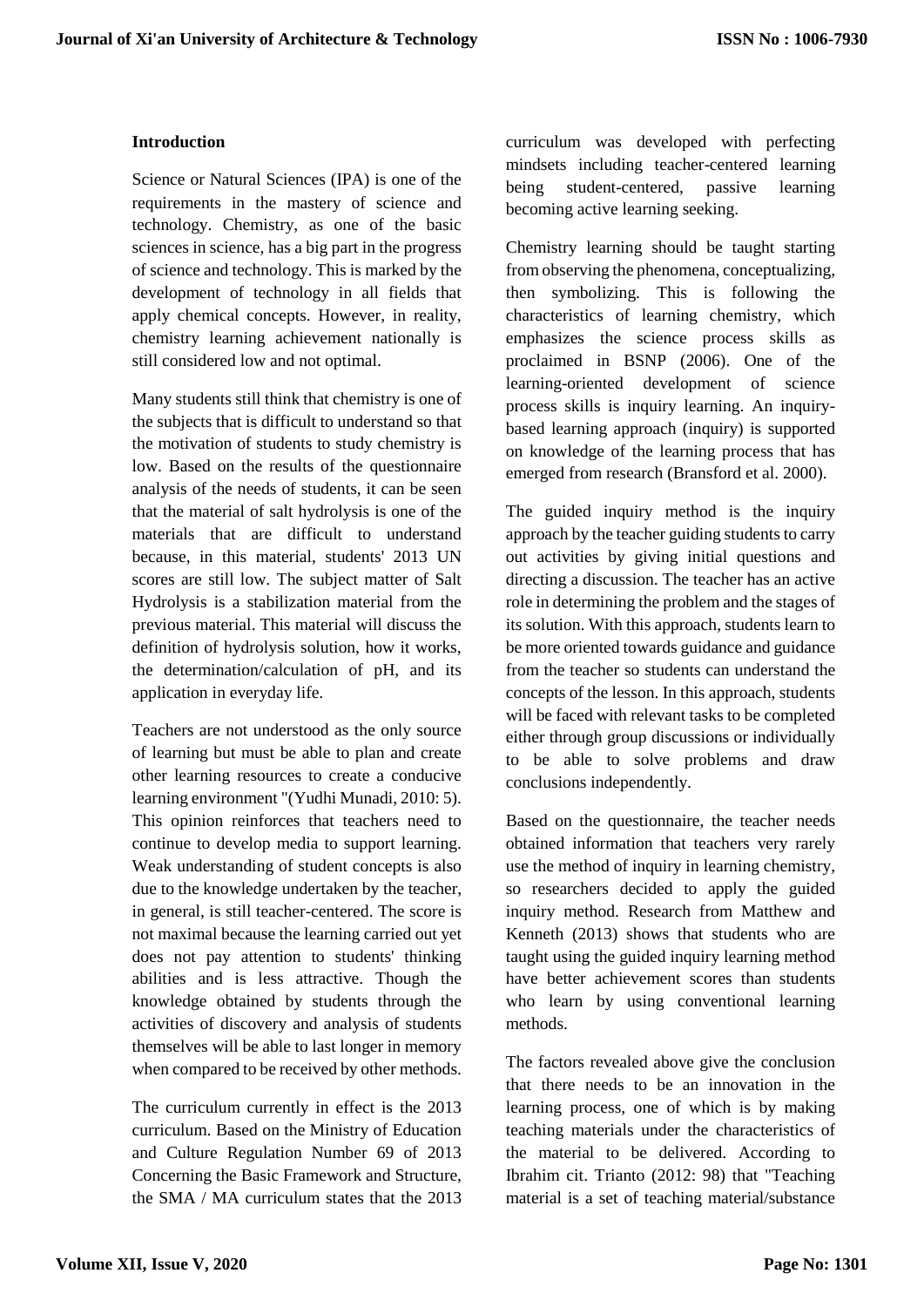(teaching material) that is arranged systematically, reflecting the competencies that students will master in learning activities."

According to Briggs cit. Arif et al. (2010: 6) that "the media are all physical tools that can present messages and stimulate students to learn. Books, films, tapes, frame films are examples. " One of the teaching media that students can use for independent learning is in the form of modules. "Modules are teaching materials that can be used by students to learn independently with the minimum possible help from others" (Yudhi Munadi, 2010: 99). These opinions explain that in the learning process media is needed to attract students' motivation and curiosity about the lesson, one of the media that can be developed is in the form of modules because they can be used by students to learn independently and increase the reading interest of Indonesian students who are still below average. Average neighboring country.

This research is the development of a chemistry learning module using guided inquiry base on salt hydrolysis material. The use of guided inquiry approaches in making chemical modules aims to make students more active in the learning process, not only in school but also helps students to learn independently to find a concept in chemistry learning.

The objectives of this study are to (1) Determine the characteristics of the chemistry module based on guided inquiry with the subject of salt hydrolysis developed, (2) Know the characteristics of the chemistry module based on guided inquiry with the subject of salt hydrolysis developed (3) Know the effectiveness of learning using the Learning Module Guided Inquiry-based Chemistry based on Salt Hydrolysis.

# **Research methods**

This research is a research and development (R & D) that aims to develop guided inquiry-based chemistry modules on salt hydrolysis material for class XI high school students, find out the

module's characteristics, find out the module's suitability and improve student learning outcomes after using a chemistry-based module guided inquiry developed.

The model used as a basis for the development of guided inquiry-based chemical modules is the result of the adaptation of the 4-D model (four-D model) proposed by Thiagarajan (1974: 5). The procedure of developing guided inquirybased chemical modules using the 4-D model. The 4-D model includes define, design, development, and disseminate. Selection of a 4- D model for developing guided inquiry-based chemical modules with the following reasons: 1) Coherent development model. 2) The validation and testing stages of the device make the resulting product better. The sample in this study were students of class XI of SMA N 1 Pekalongan, SMA N 2 Sekampung, and MA Ma'arif 5 Sekampung. In small-scale trials, the product was tested on 15 students from 5 students of class XI at each school. In the largescale trial, the product was tested on 78 students who came from class XI of the three schools. In the field test, the product was tested on 80 students from class XI IPA 1, SMA N 1 Pekalongan, XI IPA 3 SMA N 2 Sekampung, and XI IPA 3 MA Ma'arif 5 Sekampung. The instruments used in this research development were questionnaires, test questions, validation sheets, assessment sheets between students, and observation sheets. Data processing in this study was conducted using descriptive analysis, including feasibility analysis and data analysis of learning test results. Data collection methods in this study are questionnaire techniques to determine the feasibility of modules from material experts and media experts as well as student and teacher responses, assessment of learning outcomes of skills and attitudes, test techniques for assessment of learning outcomes of knowledge, and assessment techniques between students for skills and attitude.

At the development stage of the first draft, the module was improved/revised based on advice/input from experts. Before being tested, the module was developed validated by seven experts using the Aiken formula. The criteria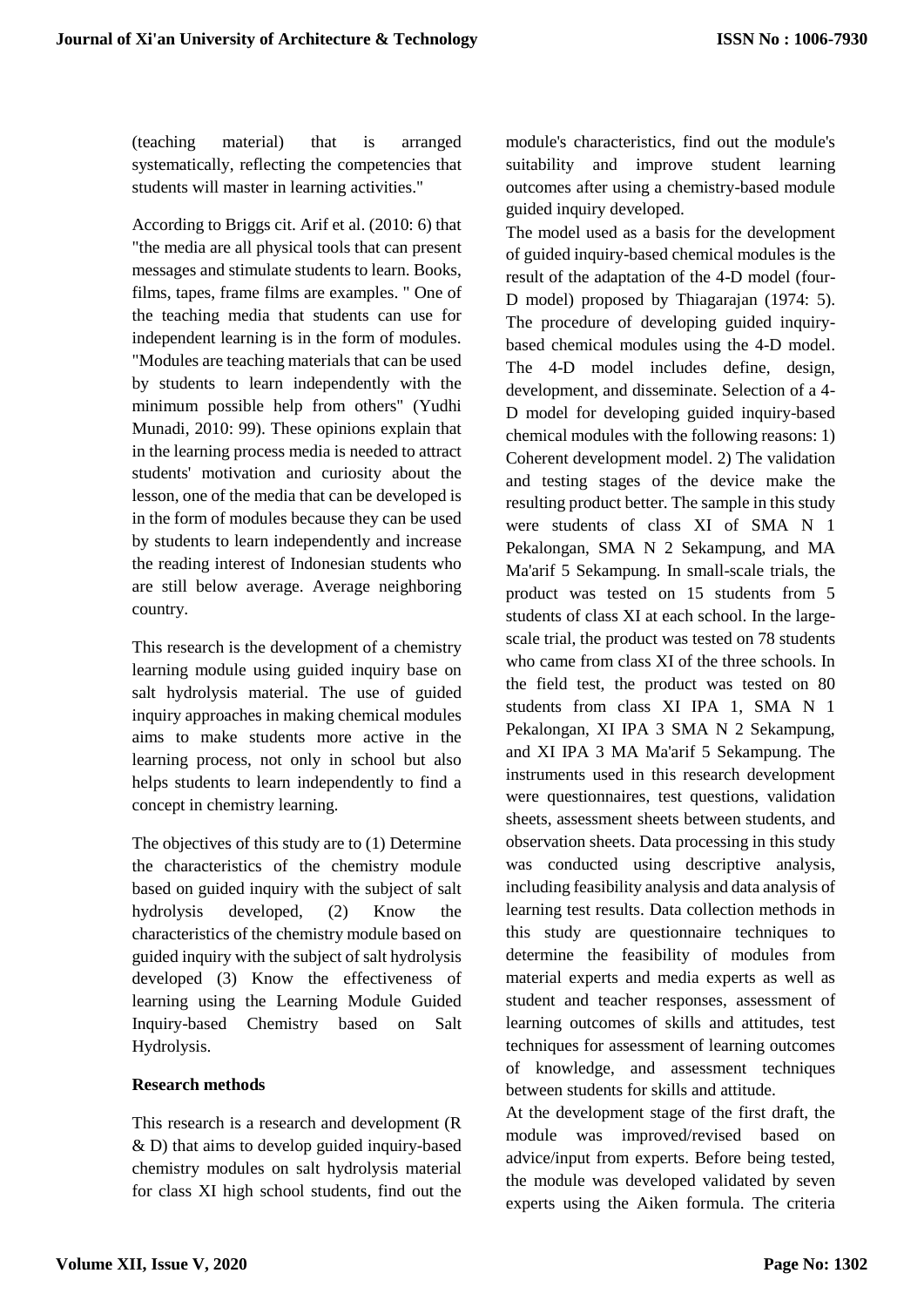used are if the Index is Greater than or equal to 0.76, the development stage can be continued.

## **Research Results and Discussion**

At the define stage, identifying the problems that exist in the learning process and becomes the basis for designing products in the form of modules that will be made. At this stage, an analysis was conducted on students and teachers, the material and curriculum that had been running at SMA N 1 Pekalongan, SMA N 2 Sekampung, and MA Ma'arif 5 Sekampung East Lampung Regency.

This stage is an analysis of the needs of students and teachers as well as analysis of materials and curriculum that have been used and implemented in SMA N 1 Pekalongan, SMA N 2 Sekampung, and MA Ma'arif 5 Sekampung East Lampung Regency. Chemical material that will be developed is salt hydrolysis material. Salt hydrolysis material was chosen based on the 2013 and 2014 UN scores in SMA N 1 Pekalongan, SMA N 2 Sekampung, and MA Ma'arif 5 Sekampung, still below the average provincial and national UN scores on the KD describing salt hydrolysis and Ksp. Based on data from the UN results in two years in a row the salt hydrolysis material is still below the average for the school level, therefore it means that the material is still classified as difficult material according to students because the absorption capacity is still relatively low compared to the absorption of students in other material. Based on the Republic of Indonesia's Minister of Education and Culture Regulation No. 81 A of 2013 concerning the Implementation of the General Guidelines for Learning Curriculum, the 2013 curriculum adheres to the fundamental view that knowledge cannot be transferred from teacher to student. Students are subjects who can actively search, process, construct, and use knowledge.

For this reason, learning must be related to the opportunities given to students to construct knowledge in their cognitive processes. To truly understand and be able to apply knowledge, students need to be encouraged to work to solve

problems, find everything for themselves, and strive to realize their ideas. Based on the Regulation of the Minister of Education and Culture of the Republic of Indonesia No. 65 of 2013 concerning Process Standards, that to strengthen the scientific approach (scientific), integrated thematic (thematic inter-subject learning), and thematic (in a subject) it is necessary to apply disclosure-based learning/research (discovery/inquiry learning).

Based on observations and interviews with chemistry teachers at SMA N 1 Pekalongan, SMA N 2 Sekampung, and MA Ma'arif 5 Sekampung, it is known that the learning methods used by teachers are still conventional and rarely use inquiry learning models, which means students are not accustomed to learning using inquiry. Hence, researchers decided to use the guided inquiry learning model. Researchers hope that by choosing this guided inquiry method, education will be more effective as indicated by the completeness of student learning outcomes individually and classically. Research from Matthew and Kenneth (2013) shows that students who are taught using the guided inquiry learning method have better achievement scores than students who learn by using conventional learning methods. In guided inquiry, the problem is raised by the teacher or sourced from teaching material. Students work to find answers to these problems under the teacher's intensive guidance (Callaah cit Amri, 2010). The second stage is the design stage. At this stage, the initial draft of the Gterbimbing inquiry-based inquiry is prepared. In addition to the module, other learning tools are also developed that support the learning process. Guided inquiry-based learning was chosen because it can improve student learning outcomes and can improve attitudes. This is under the research of Ibrahim Bilgin (2009), which states that "students who study with guided inquiry have a better understanding of the concept of acid-base and have a more positive attitude." An inquiry-based learning approach (inquiry) is supported on knowledge of the learning process that has emerged from research (Bransford et al. 2000). In inquiry-based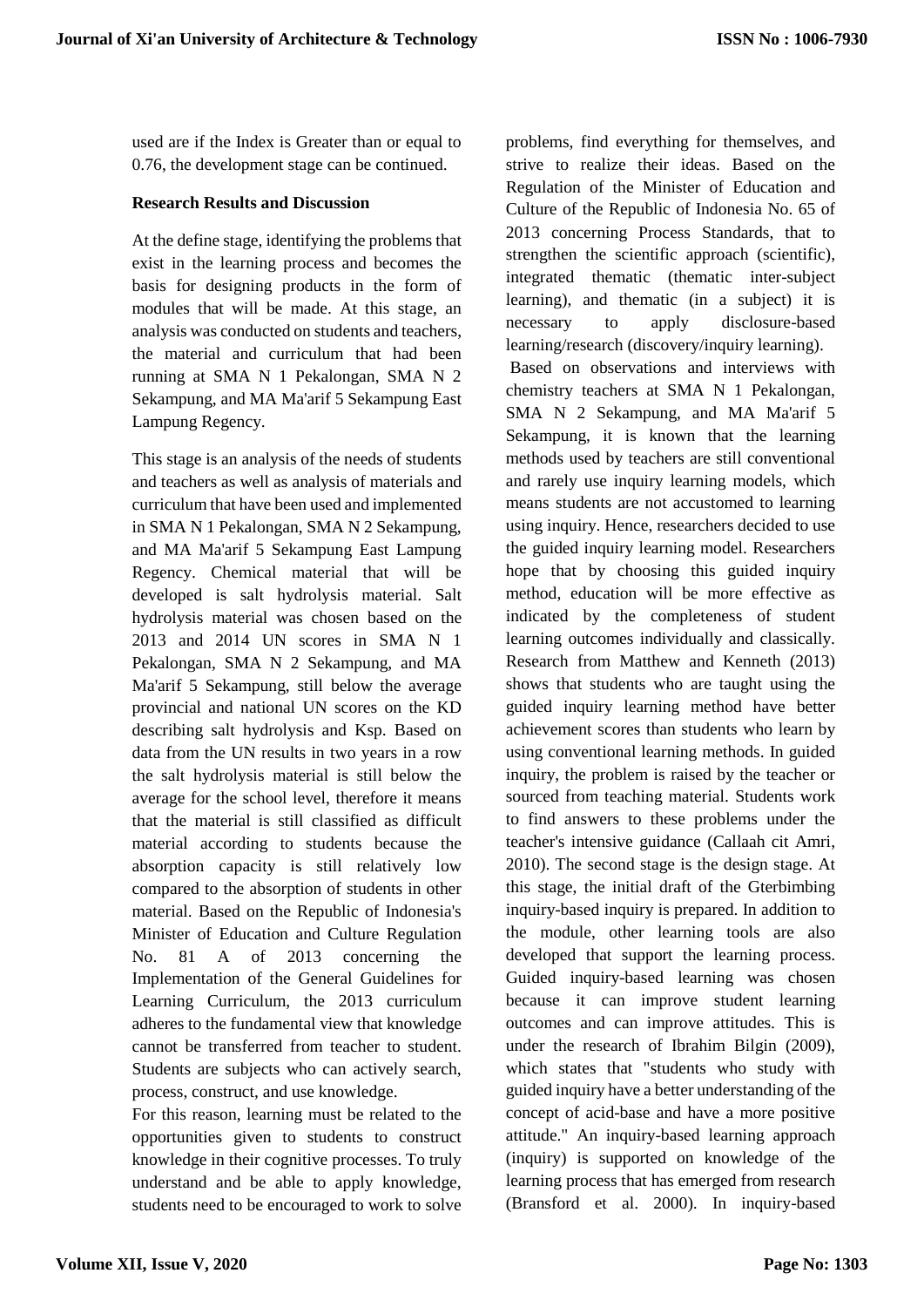education, children become involved in many activities and use thinking methods like scientists to produce new knowledge. Activities in the inquiry learning strategy are formulating questions that lead to investigative activities, compiling hypotheses, conducting experiments to collect and process data, testing hypotheses by performing data analysis, and formulating conclusions based on findings (Hamdani, 2011). The third stage is the development stage. At this stage, the module is validated, a small-scale trial, a large trial, and a module implementation test in three schools. The results of the validation of two lecturers and material and media experts, five chemistry teachers have good criteria, which means that it can be continued at a later stage. Two chemistry lecturers assessed the appropriateness of content and the appropriateness of presentation on the module, and five chemistry teachers assessed the suitability of language on the module.

Validation used is Aiken validation with the Aiken criteria equal to or more than 0.76 for each assessment item, so the module is said to be valid and can be continued to the next stage, the index value of 0.76 is obtained from the number of return/validators who provide an evaluation of the module that is as many as seven people. The results of the module validation on the feasibility of the content, the feasibility of presentation, and the feasibility of the module language obtained a score range of 0.76 to 1.00 for each item that is rated on the module validation assessment sheet. Therefore the module is said to be feasible to be continued at the next stage. While the aspects assessed, 33 items are grouped on parts 1). Module size contains 2 points about the physical size of the module, 2). Module skin design that includes four facts about the module skin layout, 4 points about the module skin typography, and 2 points about skin illustration module 3). module content design, which contains nine about the module content layout, 8 points about module content typography, and 4 points about module content.

After the validation phase, there are some inputs from the validator to be revised before finally proceeding to the small-scale trial phase.

Table 4.1 Results of revision 1

| <b>Before revision</b>                                                                                                                                                                                                                     | <b>After Revision</b>                                                                                                                   |
|--------------------------------------------------------------------------------------------------------------------------------------------------------------------------------------------------------------------------------------------|-----------------------------------------------------------------------------------------------------------------------------------------|
| In picture 1 it should be given<br>commercial<br>salt<br>subtitles<br>because if it is not given<br>subtitles, it will tend to be the<br>same as picture 2                                                                                 | Change the title of image 1 to<br>picture1. Commercial salt                                                                             |
| For writing titles on the<br>cover, please<br>module<br>be<br>proportional, i.e., the salt<br>hydrolysis title font is greater<br>than the guided inquiry-based<br>module title and for other<br>fonts on the cover adjust to<br>the rules | Change the font size on the<br>make<br>cover to<br>it<br>more<br>proportional and by the rules<br>for writing the title on the<br>cover |
| In the end, the module exam<br>should be added which is not<br>equipped with the answer key<br>so that students can practice<br>working on the question<br>deeper and without the help of<br>the answer key                                | Add the module exam at the<br>end of the module which<br>includes all the indicators<br>that will be achieved after<br>learning         |
| There are several repeating<br>sentences                                                                                                                                                                                                   | Repairing the module section<br>with repeated sentences.                                                                                |

After the first draft was revised based on input from the validators, a draft II was produced. The second draft was subsequently trialed on a small scale to 5 students at SMA N 1 Pekalongan, SMA N 2 Sekampung, and MA Ma'arif 5 Sekampung East Lampung Regency. Smallscale trials were conducted on grade XI students of 5 students in SMA N 1 Pekalongan, SMA N 2 Sekampung, and MA Ma'arif 5 Sekampung. This small-scale trial aims to see the readability and students' responses to the inquiry-based chemistry module guided in the hydrolysis material salt before being tested on a large trial. Students involved in the trial consisted of 5 students for each school. The readability test results and students' responses to the modules are presented in Table 4.2

Table 4.2 Readability questionnaires' results and student responses to the limited Try-Out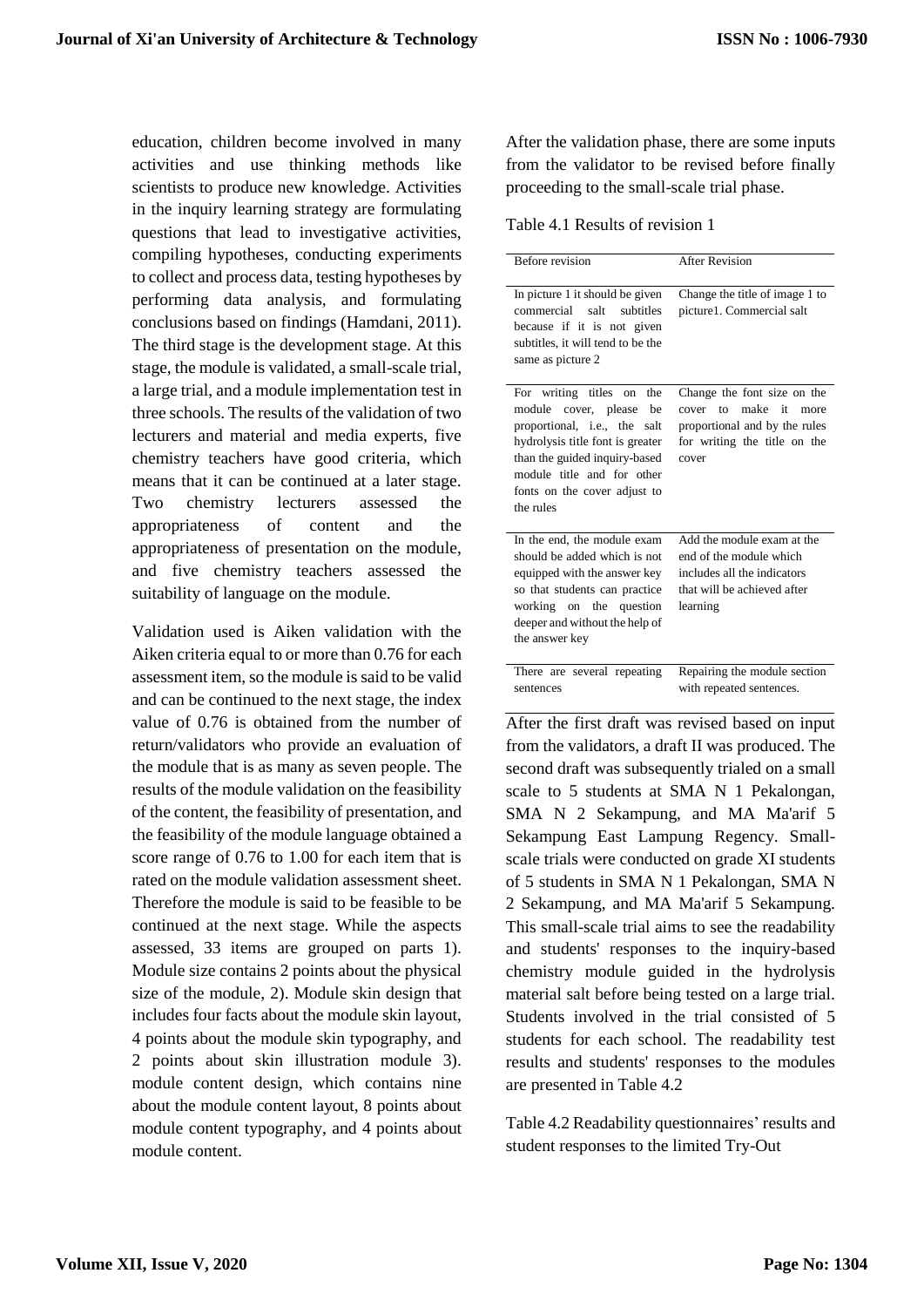|                              | No             | Aspect       | Percentage<br>(% ) | Criteria     |
|------------------------------|----------------|--------------|--------------------|--------------|
|                              | -1             | Contents     | 79.16              | Good         |
| 15<br>Students'<br>Responses | $\overline{2}$ | Language     | 82.77              | Very<br>Good |
|                              | 3              | Presentation | 77.77              | Good         |
|                              | 4              | Graphics     | 82.77              | Very<br>Good |

Table 4.2 is the result of the student's readability and response questionnaire, in the table it can be seen that the criteria obtained have fulfilled good criteria, so that it can proceed to the next stage with a little revision and input from the respondents, at the small trial stage also given a questionnaire response to 1 teacher for each school, the results can be seen in table 4.3

Table 4.3 Readability questionnaire results and teacher responses in limited trials

| 3 Teachers' | No             | Contents     | Percentage<br>(% ) | Criteria |
|-------------|----------------|--------------|--------------------|----------|
| Responses   |                | Contents     | 80.55              | Good     |
|             | $\overline{c}$ | Language     | 77.77              | Good     |
|             | 3              | Presentation | 69.44              | Good     |
|             | 4              | Graphics     | 69.44              | Good     |

It can be seen from the table above that the criteria obtained have fulfilled good criteria so that it can proceed to the next stage with a little revision and input from the respondents. According to Riduwan (2008), if these aspects get an assessment with a percentage of  $\geq 61\%$ according to the Likert scale, then the Module is said to be feasible. After a small trial of 15 students and three teachers, there was a suggestion for the guided inquiry-based Chemistry module, one of the suggestions was to revise the header footer section of the module because it was less attractive and out of sync with the color of the module, the other suggestion was to change the color of the sheet the hypothesis becomes brighter so that when students write a hypothetical bias, it is seen more clearly, based on suggestions and input from small-scale trials, the module is revised and produces a draft module III which is then tested on a large scale to 1 class for each school and given a questionnaire response and readability to be more valid in the development of guided inquiry-based chemistry modules. The results of the questionnaire responses of students at this stage get good criteria so that it can be continued at the next stage, in this large trial, the number of students as respondents numbered 78 students. In contrast, the number of teachers as respondents there was 5 teachers, for the questionnaire responses from the teacher mem get very good criteria. After a large trial of 78 students and five teachers, there were suggestions for the Guided Inquiry-based Chemistry module that was developed. One of the suggestions and input from respondents is that for the front cover, it should add the high school semester so that it is clearer to use the high school module in what semester it is intended, for writing the study program the reader is still confused because the cover is written in chemical science education. In contrast, in the module only science education, for writing inquiry-based modules, it is better to add the inquiry-based chemistry module to be more specific when the reader sees the cover. Based on input from respondents, a revision was made. After the revision, the module implementation tests were carried out in three schools using two classes for each school, namely one class as an experimental class that received learning treatment using a guided inquiry-based chemistry learning module, while for the control class using conventional learning namely learning using a teacher's handbook from the Ministry of National Education.

Before the guided inquiry inquiry-based chemistry module is implemented in learning, students are given a pretest and posttest in each of the experimental and control classes. The test results consist of 16 multiple-choice questions. One lecturer and one chemistry teacher have validated the questions used. The pretest has also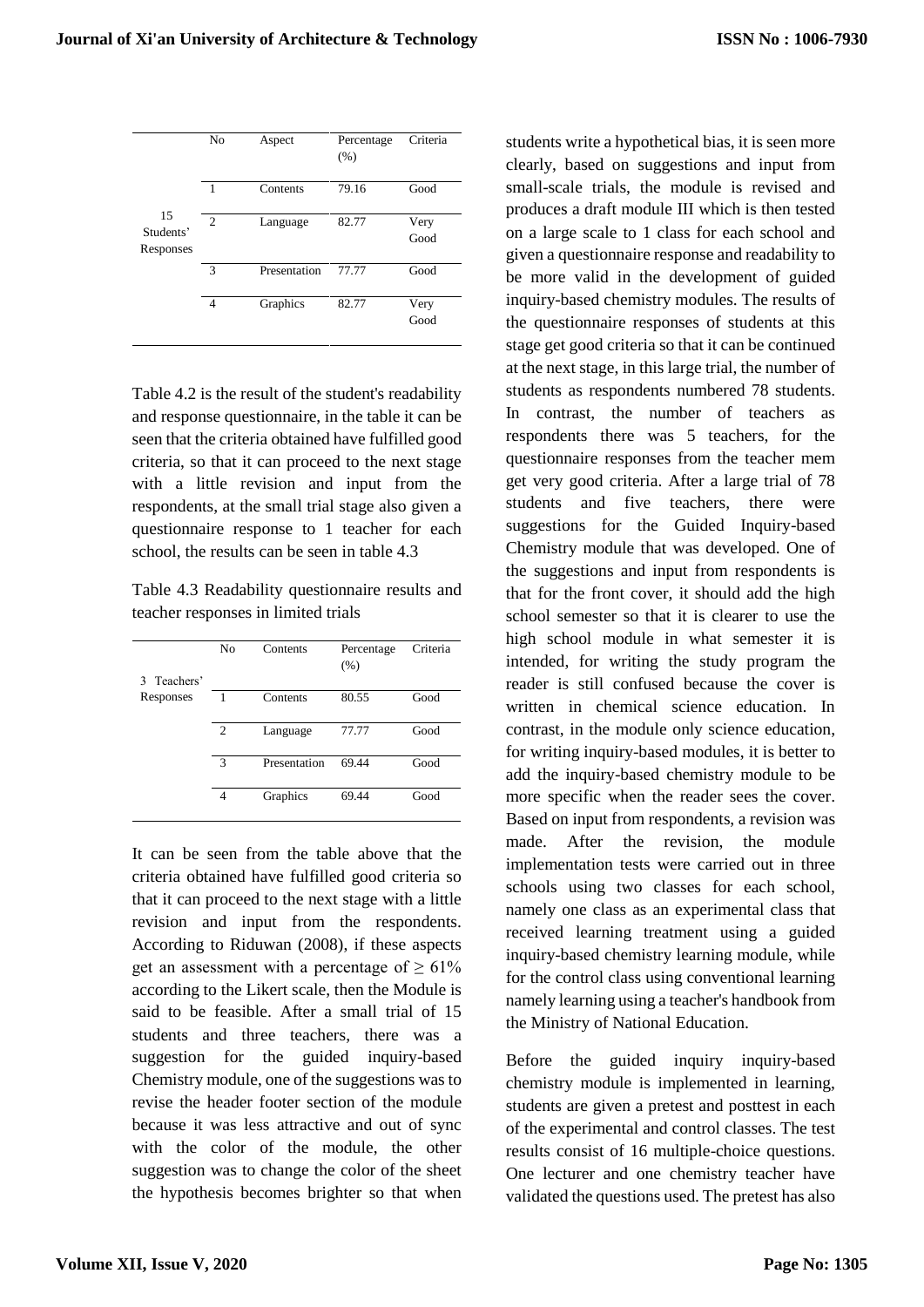been tested for reliability, and the item analysis was analyzed using a test of distinguishing power and difficulty levels. The grid, about student learning outcomes used for the pretest and posttest questions, are in the appendix

In the experimental class, after the pretest, students are given a guided inquiry-based chemistry module. The guided inquiry-based chemistry module is used as a core module for teaching and learning in the classroom. After the learning material using the module is finished, then students are given a posttest question.

In the control class, after the pretest, students carry out the learning as usual by the teacher, using the chemistry textbooks available at the school. After learning is finished, students are then given a posttest.

The module implementation is done to see the improvement of student learning outcomes using modules and not using modules. Because the class used to implement modules consists of experimental classes and control classes, the progress of student learning outcomes skills is seen from the increase in the average scores of the pretest and posttest respectively then each class was compared between the improvement of student learning outcomes in the control class and the experimental class.

Learning outcomes in both classes can be known by means of the different mean tests, but before the average difference test is carried out, the prerequisite test analysis is carried out using the normality and homogeneity test. Class testing uses two classes, namely the experimental class and the control class for each school. Learning outcomes in the experimental class in the form of pretest and posttest. The results of the pretest at SMA N 1 Pekalongan obtained significance 0.055 greater than  $\alpha$  = 0.05, so accept Ho, which means the data is normally distributed. Then the significance of the posttest score of 0,000 has a value smaller than  $\alpha = 0.05$ , which means reject Ho or the data are not normally distributed.

Then for the control class in the normality test obtained pretest data significance value of 0.01, which means the data are not normally distributed, the posttest has a significance value of 0.01, which means the data is not normally distributed. After a normality test is done on both classes then homogeneity tests are then performed for the pretest and posttest values of the two classes, for the achievement of the significant value of 0.166 which is greater than  $\alpha$  = 0.05 so accept Ho which means the data is homogeneous distribution, then for the second posttest value class has a significance value of 0.754 which is greater than  $\alpha = 0.05$  so accept Ho which means homogeneous data distribution

Furthermore, for SMA N 2, the results of the pretest in the experimental class obtained a significance of 0.942 greater than  $\alpha = 0.05$ , so accept Ho, which means the data is normally distributed. Then the significance of the posttest value of 0.022 has a value smaller than  $\alpha = 0.05$ , which means reject Ho or the data are not normally distributed.

Then for the control class in the normality test obtained pretest data significance value of 0.159, which means the data is normally distributed, the posttest has a significance value of 0.01, which means the data is not normally distributed. After a normality test is done on both classes, then homogeneity tests are performed for the pretest and posttest values of the two classes, for the achievement of the significant value of 0.862 which is greater than  $\alpha = 0.05$  so accept Ho which means the data is homogeneous distribution, then for the second posttest value class has a significance value of 0.967 which is greater than  $\alpha = 0.05$  so accept Ho which means homogeneous data distribution

Furthermore, for MA Ma'arif 5, A sample of the results of the pretest in the experimental class obtained significance of 0.064 greater than  $\alpha$  = 0.05, so accept Ho, which means the data is normally distributed. Then the significance of the posttest value of 0.005 has a value smaller than  $\alpha$  = 0.05, which means reject Ho or the data are not normally distributed.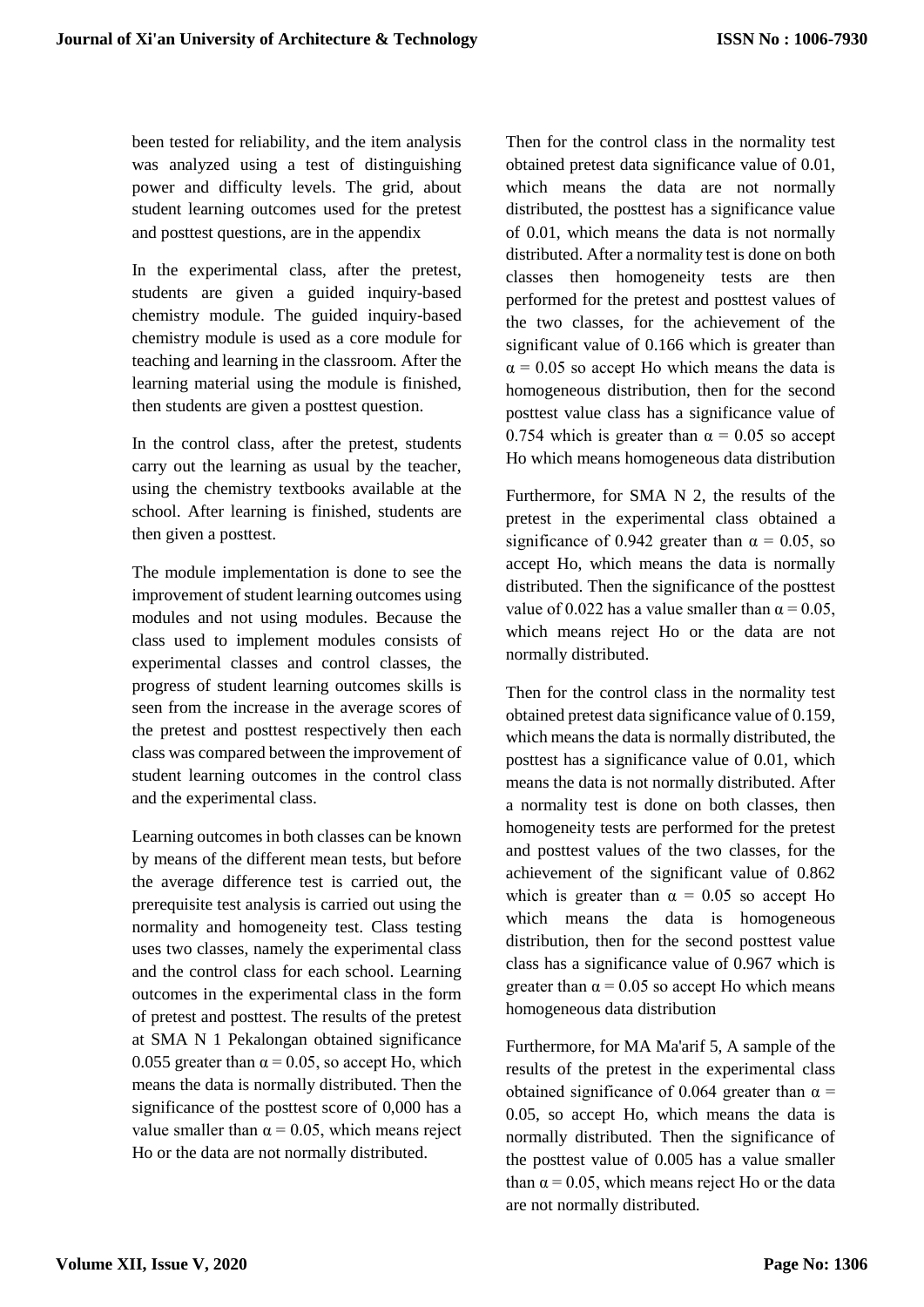Then for the control class in the normality test obtained pretest data significance value of 0.50, which means the data are normally distributed, the posttest has a significance value of 0.008, which means the data is not normally distributed. After a normality test is done on both classes, then homogeneity tests are performed for the pretest and posttest values of the two classes, for the achievement of the significant value of 0.747, which is greater than  $\alpha = 0.05$ , so accept Ho which means homogeneous data distribution. For the second posttest value class has a significance value of 0.456, which is greater than  $\alpha$  = 0.05, so accept Ho, which means homogeneous data distribution.

After completing the analysis prerequisite test, then the next test is performed using a nonparametric test, the non-parametric test used is Wilcoxson test, a non-parametric test is used because when tested for analysis prerequisites there is one data that is not normally distributed.

At SMA N 1 Pekalongan, a significance value of 0,000 was found to be lower than the value of  $\alpha$  $= 0.05$ , so Ho was rejected, meaning that there was a significant difference between the students' pretest and posttest scores.

At SMA N 2 Sekampung there is also one data that is not normally distributed, therefore a nonparametric test was performed using the Wilcoxson test, from the calculation results obtained a significance value of 0,000 which is smaller than the value of  $\alpha = 0.05$ , so Ho is rejected meaning that there are significant differences between students' pretest and posttest scores.

Furthermore, for trials in MA Ma'arif 5 school, there is also one data that is not normally distributed, then continued with nonparametric tests using the Wilcoxson test, from the calculation results obtained a significance value of 0,000 which is smaller than the value of  $\alpha =$ 0.05. Hence, Ho rejected means there is a significant difference between the students' pretest and posttest scores.

Based on the data described above, it can be concluded that learning in the experimental class is better than the control class, where in the experimental class, students are treated with the use of instructional materials in the form of guided inquiry-based chemistry modules.

An increase in the average score of learning outcomes in experimental class trials for SMA N 1 Pekalongan by 51.50. Then in the control class, the average score increased learning outcomes by 48.75. At SMA N 2 Kampung, the experimental class was 51.56. Then the control class was 44.41. In MA Ma'arif 5, the experimental class was 54.16, and then the control class was 49.07.

In testing, the implementation of this module also filled in the questionnaire responses by students and teachers as material for revision if there are input and suggestions on the development of a guided inquiry-based chemistry module. In contrast, the number of students at this stage in the three schools used as a sample is 80 students, while for teachers who were given a questionnaire response amounted to 6 teachers, namely two teachers at each school. The results of student response questionnaires can be seen in table 4.4

Table 4.4 Readability of questionnaire results and student responses to field trials

| 80                     | No             | Contents     | Percentage<br>(% ) | Criteria  |
|------------------------|----------------|--------------|--------------------|-----------|
| Students'<br>Responses |                | Contents     | 80.55              | Very Good |
|                        | $\overline{c}$ | Language     | 90.10              | Very Good |
|                        | $\mathcal{R}$  | Presentation | 86.56              | Very Good |
|                        | 4              | Graphics     | 83.54              | Very Good |

In the table, it can be seen that the results of the analysis of the readability questionnaire and students' responses to the module have very good criteria, which means the module can be used and good for learning and meet the criteria for the next stage, which is disseminated. While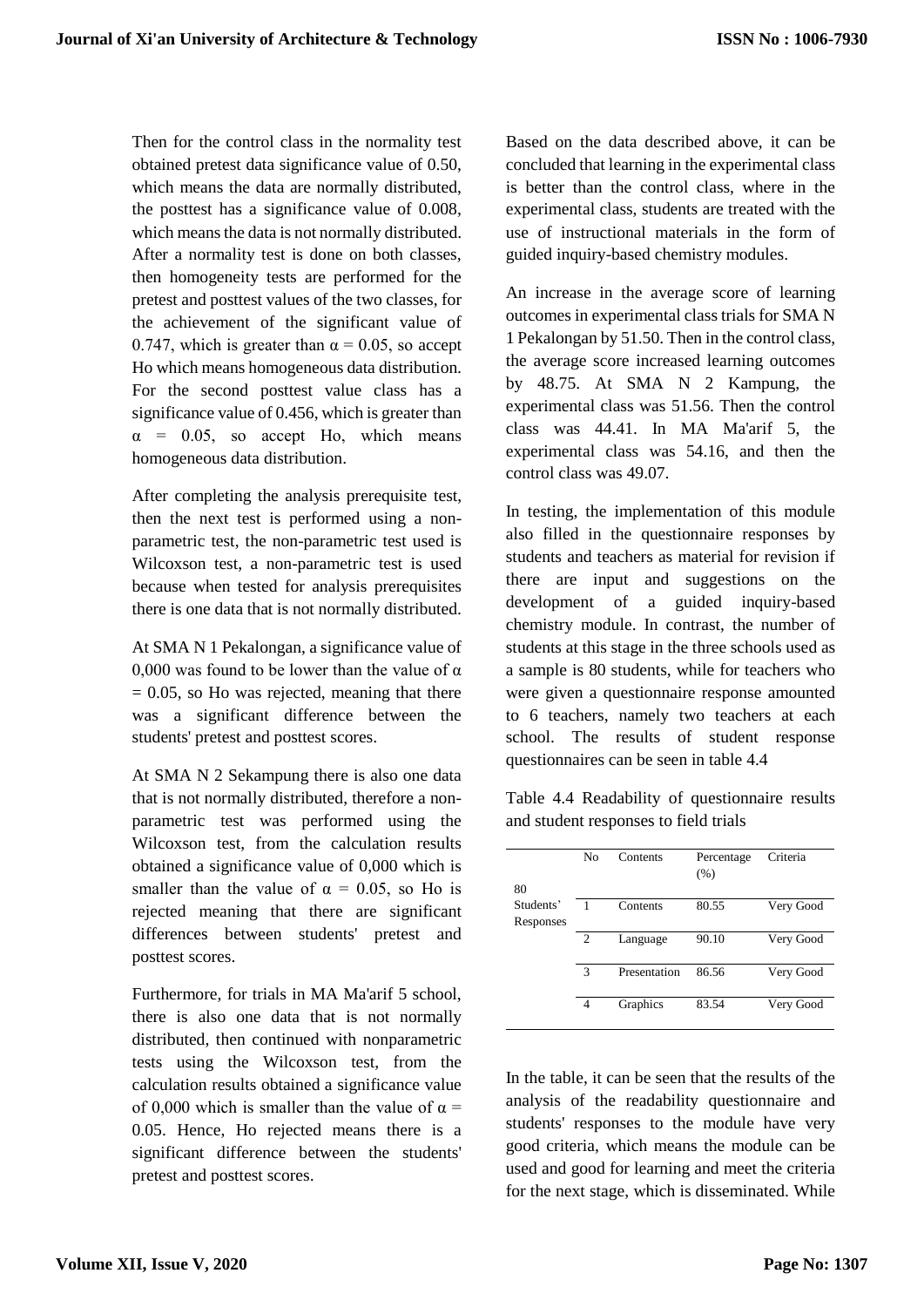the results of the teacher's readability and response questionnaire can be seen in table 4.5

Table 4.5 Readability of questionnaire results and teacher responses to field trials

|           | N <sub>0</sub> | Contents     | Percentage | Criteria  |
|-----------|----------------|--------------|------------|-----------|
|           |                |              | (% )       |           |
| 6         |                |              |            |           |
| Teachers' |                | Contents     | 91.66      | Very Good |
| Responses |                |              |            |           |
|           | $\overline{2}$ | Language     | 90.27      | Very Good |
|           |                |              |            |           |
|           | 3              | Presentation | 93.05      | Very Good |
|           |                |              |            |           |
|           | 4              | Graphics     | 93.05      | Very Good |
|           |                |              |            |           |

In the readability questionnaire table and the response given to the teacher, it can be seen that the results are included in the very good criteria, which means that the module is feasible to be used in learning and can be carried out to the next stage, which is disseminated. The fourth stage is the disseminate stage. During the distribution stage, a guided inquiry-based chemistry module on salt hydrolysis material was distributed to 5 high school / MA schools in East Lampung Regency. The distribution was carried out at SMA Negeri 1 Batanghari, SMA Negeri 2 Sekampung, SMA Kosgoro Sribhawono, SMA Negeri 1 Sekampung, MA Ma'arif NU 5 Sekampung, and after being given an inquiry-based chemical module guided in salt hydrolysis material, teachers were given a questionnaire to find out teachers' responses to the modules that have been developed. Teachers' responses to the guided inquiry-based chemistry module on salt hydrolysis material are presented in table 4.6.

Table 4.6 Chemistry teacher responses to guided inquiry-based chemistry modules

|                             | No             | Contents     | Percentage<br>(% ) | Criteria  |
|-----------------------------|----------------|--------------|--------------------|-----------|
| 5<br>Teachers'<br>Responses |                | Contents     | 91.66              | Very Good |
|                             | $\overline{c}$ | Language     | 91.66              | Very Good |
|                             | 3              | Presentation | 91.66              | Very Good |

|  | Graphics | 95.00 | Very Good |
|--|----------|-------|-----------|
|  |          |       |           |

Response 5 Teacher No Aspect Percentage (%) Criteria 1 Contents 91.66 Very Good 2 Language 91.66 Very Good 3 Presentation 91.66 Very Good 4 Graphics 95.00 Very Good The stages of this distribution aim to further refine the chemical method of guided inquiry-based chemistry, so that at this stage a questionnaire is given to each teacher at the school visited. The questionnaire distributed with the module is also given a suggestion column to provide suggestions or suggestions. From the results of the distribution of questionnaires in 5 high schools in East Lampung Regency, a percentage of 92.5% was obtained or with very good criteria. National Education Office cit. Andi Prastowo (2011: 104) states that "the module is interpreted as a notebook with the aim that students can study independently without or with the guidance of the teacher." This opinion is by the positive response given by the teachers because the teacher needs a book that still works well when students study independently at home.

## **Conclusion**

Based on the results of data analysis and discussion that has been carried out, it can be concluded:

- 1. The guided inquiry-based learning module has been through the stages of define, design, develop, and disseminate. The guided inquiry-based learning module has the steps of learning to formulate a problem, formulate a hypothesis, collect data, analyze and draw conclusions.
- 2. Student response questionnaire on the broad trial/module implementation obtained an assessment in the category of "Very Good." In contrast, the teacher's response questionnaire received an assessment in the "Very Good" category. So guided inquirybased chemistry learning modules are feasible to be used in the learning process.